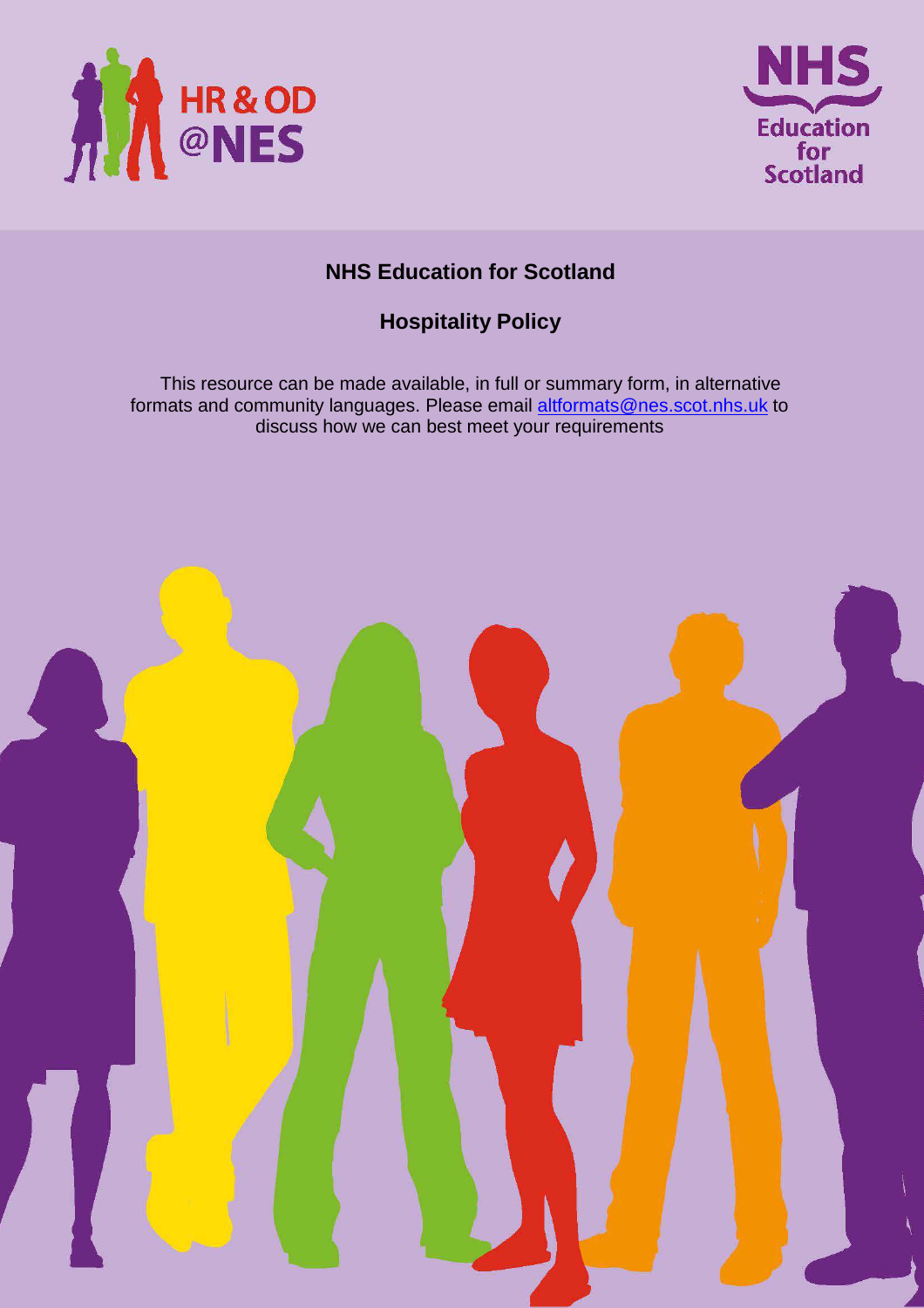# **1. Introduction**

The NES Hospitality Policy is intended to provide guidance to all NES staff on the receiving of gifts and/or hospitality and to establish guidance with regard to the NES Register of Gifts, Hospitality and Interests

# **2. Legal Framework and National NHS Guidance**

# **2.1 The Bribery Act (2010)**

The Bribery Act received Royal Assent in April 2010 and came into force on 1<sup>st</sup> July 2011. It reforms the criminal law of bribery, making it easier to tackle this offence proactively in the public and private sectors. The Act repeals the UK's existing anti-corruption legislation – the Public Bodies Corrupt Practices Act 1889, the Prevention of Corruption Acts 1906 and 1916 and the common law offence of bribery – and provides an updated and extended framework of offences to cover bribery both in the UK and abroad.

The Bribery Act creates the offences of "active" and "passive" bribery and also makes if possible for organisations to be prosecuted for bribery:

- **Active Bribery:** This offence involves the offering, promising or giving of a financial or other advantage where the initiator intends the advantage to bring about the improper performance by another person of a relevant function or activity, or intends that the advantage will reward such improper activity.
- **Passive Bribery:** This offence involves the requesting, agreeing to receive or accepting of a financial or other advantage by an individual in return for improper performance.
- **Failure of a commercial organisation to prevent bribery:** A commercial organisation is liable to prosecution if a person associated with it bribes another person intending to obtain or retain business or an advantage in the conduct of that organisation.

## **2.2 Implications of the Bribery Act for NES**

As a result of the offences created under the Bribery Act 2010, NES would be liable for prosecution if a member of staff or a person associated with the organisation engages in bribery in order to obtain or retain business on behalf of NES.

Accordingly, all employees must be aware of what constitutes an act of bribery and must ensure that their actions are honest, impartial and transparent. Employees with concerns regarding the conduct of others have a responsibility to raise these through their line manager or via the mechanisms defined in the Freedom of Speech within NES Policy. All issues will be treated seriously and a full and comprehensive investigation will be carried out as per the NES Disciplinary Policy and Procedures.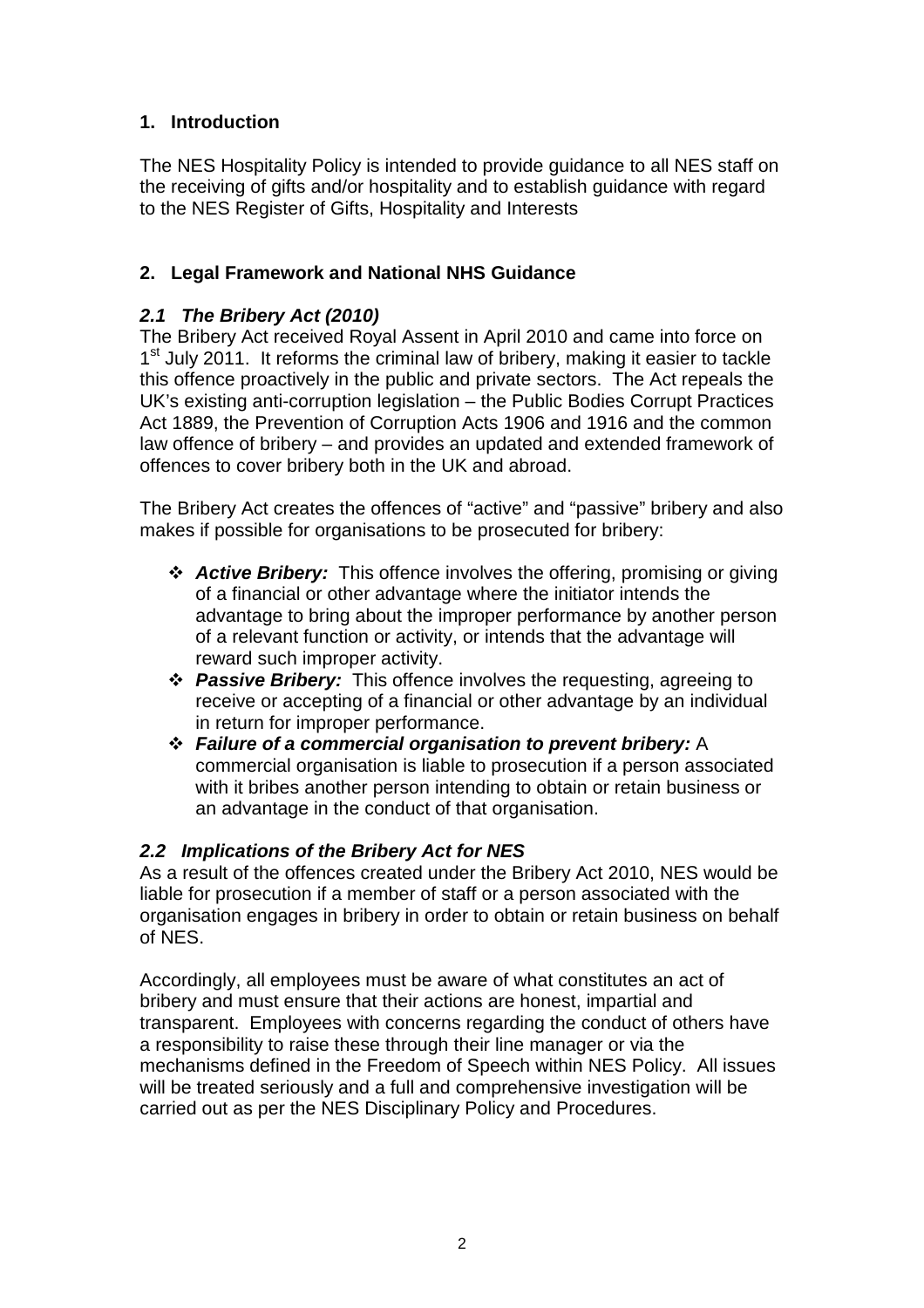# **2.3 National NHS Guidance on Standards of Business Conduct**

NHS Circular MEL (1994) 48 set out the requirements for Standards of Business Conduct for NHS staff and the content of this circular is reflected in the current NES Standards of Business Conduct Policy. More recently NHS Circular HDL (2003) 62 provided guidance on joint working between NHSScotland and the Pharmaceutical Industry, which required Health Boards to establish a central Register of Hospitality and Interests for staff.

NHS guidance also sets out that it is the responsibility of staff to ensure that they are not placed in a position which risks, or appears to risk, conflict between their private interests and their NHS duties. This applies to both staff who commit resources directly eg the ordering of goods or services or indirectly by policy development.

# **3. Scope of the Hospitality Policy**

The provisions of the policy shall be held to apply to all employees, secondees and associates of NES. There is no seniority threshold.

# **4. Acceptable Hospitality**

Hospitality is generally defined as attendance at a social or leisure event or conference (or an occasion which could be perceived as such an event) where the attendance is being funded by a third party. NHS guidance provides that modest hospitality is an accepted courtesy of a business relationship. However, the recipient should not allow themselves to reach a position whereby he or she might be deemed by others to have been influenced in making a business decisions as a consequence of accepting such hospitality. The frequency and scale of hospitality accepted should not be significantly greater than NES would be likely to provide in return.

Staff may accept modest hospitality, provided it is normal and reasonable under the circumstances eg lunches in the course of working visits may be acceptable if of a similar scale to that which the NES would offer in return, the acceptable limit for a meal is £25. NES does not reimburse the cost of alcohol. Staff should decline all other offers of hospitality. Any and all hospitality accepted by NES employees must be declared to their line manager.

# **5. Unacceptable Hospitality**

Any hospitality which does not fill the above criteria will be unacceptable. The only exception is where the hospitality has been approved in writing, in advance, by the Chief Executive or appropriate Director. Such hospitality must be declared on the Submission Form at Appendix A.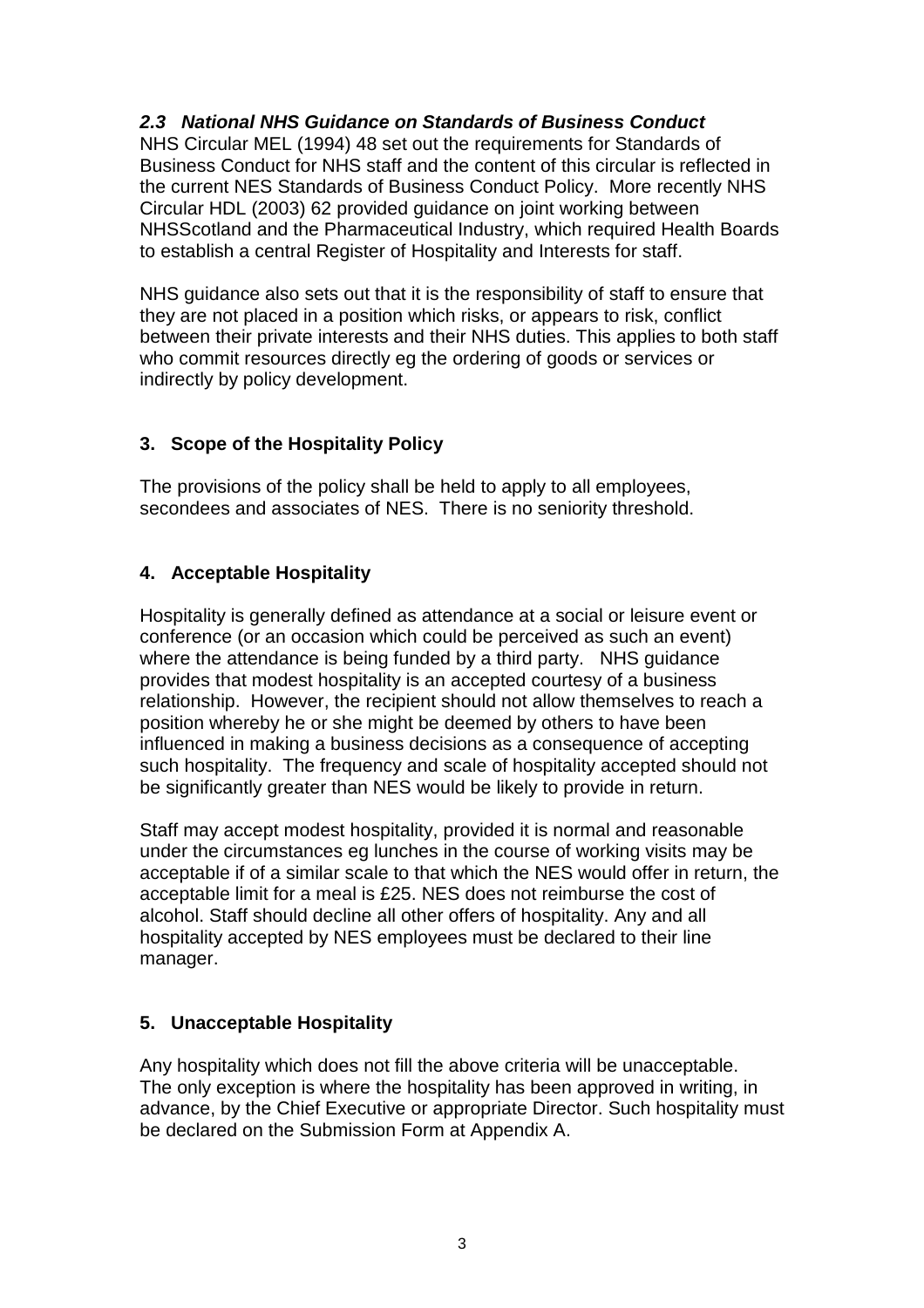Any significant hospitality offered to NES employees and declined should also be recorded in the register.

# **6. Commercial Sponsorship**

As a general principle, all offers of hospitality received from commercial third parties should be refused. Attendance at relevant commercially sponsored conferences and courses is acceptable but only where acceptance will not and cannot be seen as compromising purchasing or other decision in any way. Receipt or provision of such sponsorship should be recorded in the Register.

Employees should pay particular attention to the circumstances in which hospitality is offered; the provision of hospitality by an individual or organisation during a tendering process or where a contract is shortly to end, or where performance of the contract is in question or in any other circumstances where acceptance might compromise the position of the employee or of NES, is not acceptable.

# **7. Acceptance of Gifts**

Employees of NES should not accept gifts which may be or be capable of being construed as being able to influence a purchasing decision or cast doubt on the integrity of such decisions. Gifts which could place an individual in a position of conflict between their private interests and their NHS duties should be politely but firmly declined. Casual gifts offered by contracts or others should also be politely declined except where they are of low intrinsic value. MEL 1994 (48) provides that staff may accept such gifts of low intrinsic value or small tokens of gratitude (such as diaries or calendars). This code deems the acceptable limit is £20. NHS guidance provides that any gifts of higher value offered or received should be declined. Where it is difficult to decide whether a gift should be accepted or not, advice should be sought from your line manager. Gifts that are declined should be recorded in the register.

In exceptional circumstances, such as a public presentation, where refusal of a gift over the acceptable limit would be difficult, employees must declare the gift on the attached form within 7 days of receipt.

# **8. Monetary Gifts**

The acceptance or giving of monetary gifts is not acceptable under any circumstances.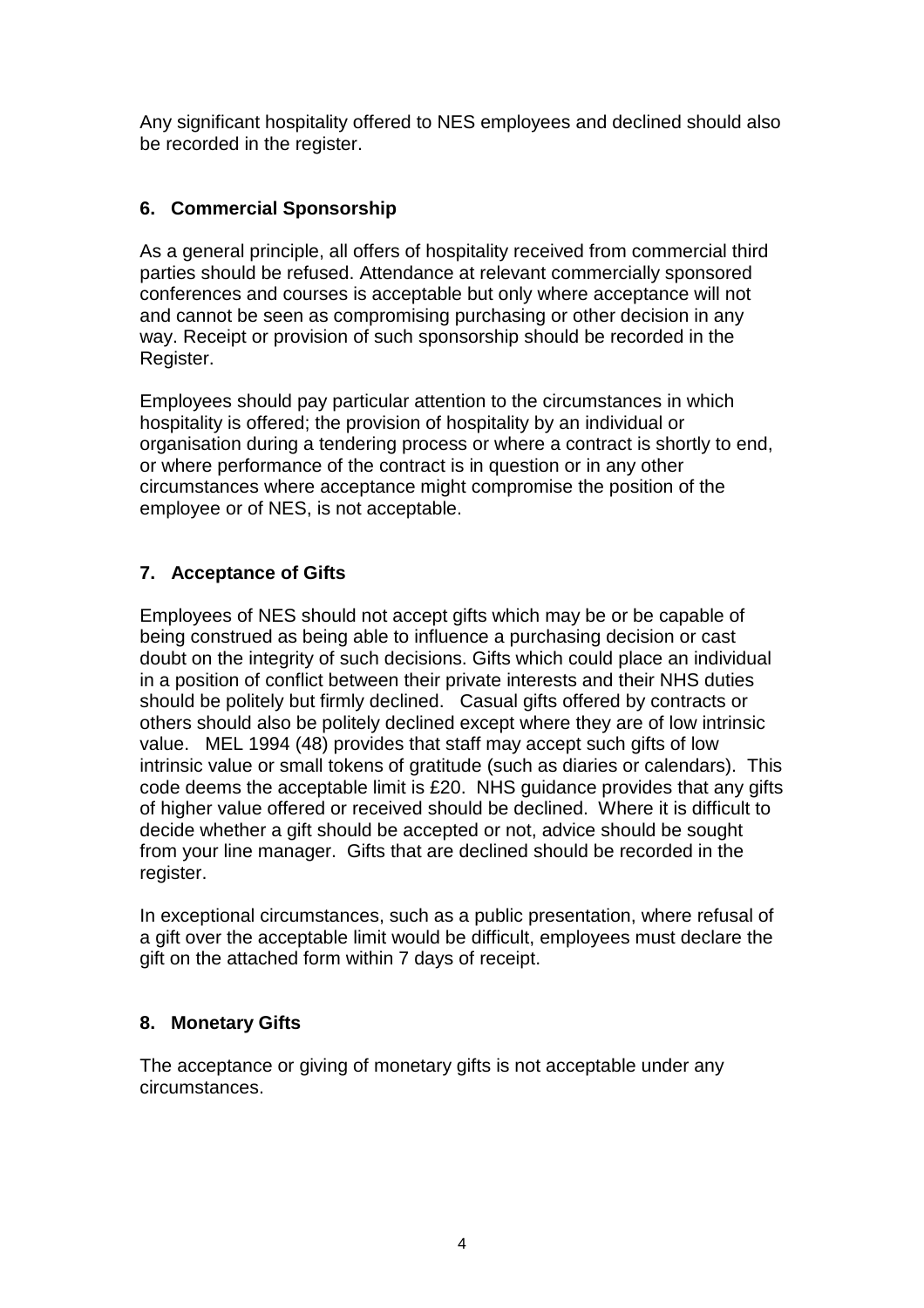# **9. Register of Hospitality and Interests – Procedures for Submission**

The information required for the Register of Gifts, Hospitality and Interests is set out on the Submission Form (Appendix A), which is available on the intranet. Submissions should be made as soon as is practically possible.

## **10. Responsibilities**

#### **10.1 Chief Executive**

It is the responsibility of the Chief Executive as Accountable Officer to ensure the register of Hospitality and Interests is maintained

## **10.2 Director of Finance and Corporate Resources**

The Director of Finance and Corporate Resources is responsible for the monitoring and scrutiny of the register in line with Standing Financial Instructions and to be vigilant for perceived conflicts of interest. The register will be reviewed annually by Internal Audit (as arranged by the Director of Finance and Corporate Resources) and will be available to the External **Auditors** 

#### **10.3 Director of Human Resources & Organisational Development**

The Director of Workforce will be responsible for investigating where an individual is suspected to have behaved improperly; this is a staff governance issue

#### **10.4 Depute Director of Human Resources & Organisational Development**

The Depute Director of HR & OD is responsible for establishment of the register and that it is kept up to date, in line with the cyclical pattern of NES business.

However, the responsibility for submitting information lies with the individual member of staff.

#### **10.5 Line Managers**

Line managers must adhere strictly to the code and ensure that staff they manage are aware of and comply with the provisions of the Hospitality Policy and the related Standards of Business Conduct for Staff.

#### **10.6 All Employees**

Each NES employee has a personal responsibility to accept only gifts/hospitality as deemed acceptable in this policy.

**Employees are reminded that the restriction on acceptance of gifts and hospitality is included in their contract of employment, and that failure to comply with this requirement may lead to disciplinary action.**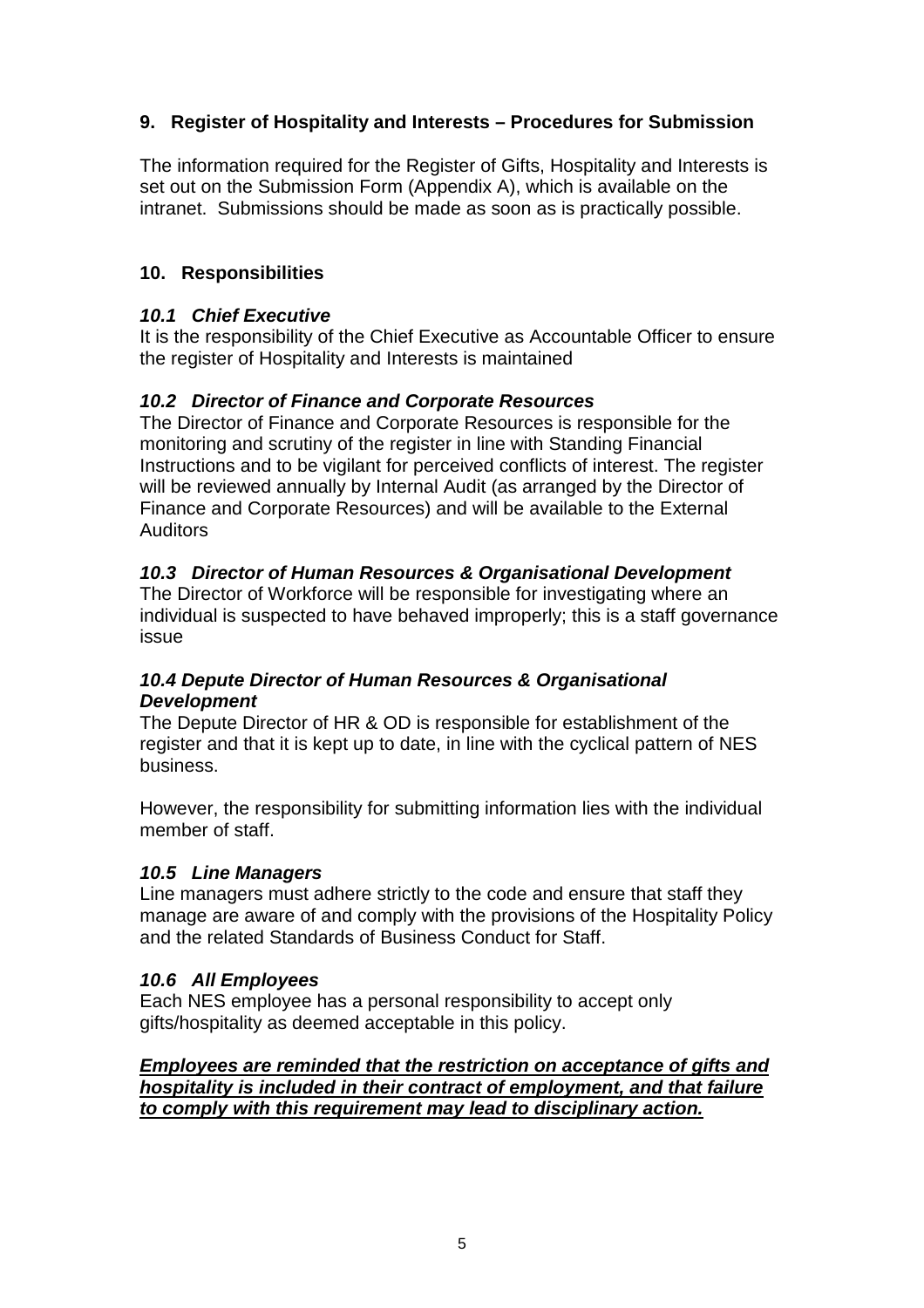Staff must also be aware that a breach of the provisions under legislation may make them liable to individual prosecution and may also lead to loss of employment and pension rights.

If employees have any doubt about whether an item should or should not be recorded, they are advised to record it and to retain a copy of the entry for future reference. The importance of this cannot be overstated to protect individuals from allegations in the future.

#### **11. Related Policies**

Further related information can be found in the following NES policies on the intranet;

- ❖ NES Fraud and Corruption Policy
- ❖ NES Fraud Action Plan
- ❖ NES Standing Financial Instructions
- Freedom of Speech within NES Policy (Whistleblowing Policy)
- ❖ NES Disciplinary Policy and Procedures
- ❖ NES Grievance Policy
- NES Anti-Bribery Statement

**Ratified by the Staff Governance Committee 18 December 2007** 

**Reviewed and ratified by the Staff Governance Committee on 19 January 2011** 

**Updated on 30 March 2012.** 

#### **Document Control**

|                                         | Date                   |
|-----------------------------------------|------------------------|
| <b>Ratified</b>                         | 18 December 2007       |
| Reviewed                                | <b>19 January 2011</b> |
| Updated following change to legislation | 30 March 2012          |
| <b>Next Formal Review</b>               | 30 March 2014          |
| <b>Document Location</b>                | <b>M/HR/Policies</b>   |

#### **Authorisation**

|                                               | Date                   |
|-----------------------------------------------|------------------------|
| <b>Ratified by Staff Governance Committee</b> | <b>19 January 2011</b> |
| Placed/Replaced on the Intranet/Extranet      |                        |

#### **Version History**

|                                   | Date                                        |
|-----------------------------------|---------------------------------------------|
| Impact assessed                   | 2007                                        |
| <b>Executive Team</b>             | May 2012 – following changes to legislation |
| <b>Staff Consultation</b>         | <b>Completed 2011</b>                       |
| <b>Partnership Forum</b>          | <b>Completed 2011</b>                       |
| <b>Staff Governance Committee</b> | <b>Completed 2011</b>                       |